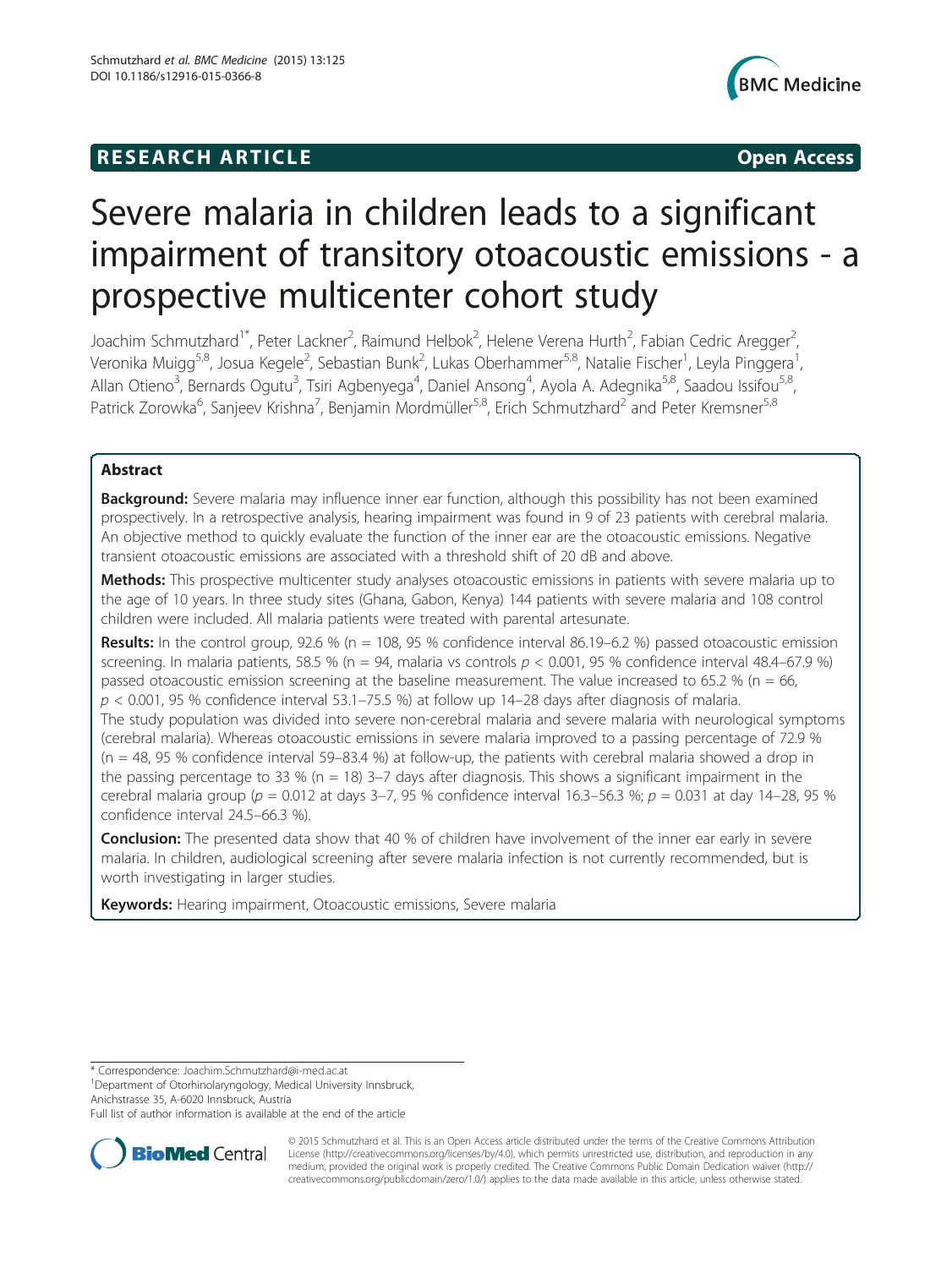# Background

With more than three billion humans at risk of malaria and more than 240 million cases per year worldwide, malaria is one of the most common infectious diseases [[1\]](#page-6-0). Hearing loss affects approximately 278 million people worldwide [\[2\]](#page-6-0) with approximately two thirds living in resource-poor countries. The high prevalence of hearing impairment in these countries is partly explained by lack of immunization and medical care as well as inadequate funds for intervention once hearing loss has been identified [\[2](#page-6-0)]. Hearing impairment associated with malaria has been observed over the past century and has been attributed to the side effects of antimalarials, like quinine [[3](#page-6-0)], chloroquine [\[4\]](#page-6-0), mefloquine [[5\]](#page-6-0), and artemisinin derivates [[6, 7\]](#page-6-0). In an artemisinin combination therapy trial in children aged 0.5–-14 years, uncomplicated malaria has been suspected to be the cause of elevated hearing thresholds. Prior to therapy, hearing thresholds in children with malaria were significantly higher than those seen in the control group [\[8](#page-6-0)]. Carter et al. suspected severe malaria to be a cause of acquired language disorders [[9\]](#page-6-0). In children, hearing impairment is one of the fundamental causes of language and developmental disorders. Nine out of 23 children with cerebral malaria had impaired hearing in addition to other neurological and cognitive sequelae [[10](#page-6-0)]. So far, no prospective study evaluating hearing with objective tests has been performed for severe malaria.

In a murine model, severe malaria causes significant hearing impairment [[11\]](#page-6-0). Histomorphology revealed an induction of apoptosis in the fibrocytes of the spiral ligament and a breakdown of the blood labyrinth barrier [[12, 13\]](#page-6-0). Both structures are essential to maintain the endocochlear potential, which drives the function of the inner and outer hair cells. The inner hair cells generate the action potential, which contains the hearing information. The outer hair cells are responsible for local amplification of the sound in the cochlea. The contraction of these cells can be measured as otoacoustic emissions (OAE) in the outer ear canal [\[14\]](#page-6-0).

OAE testing is a specific objective hearing test, which has been used in neonatal hearing screening programs. The presence of OAE confirms a regular function of the inner ear. In transient OAE testing, a click stimulus is applied to the outer ear canal. This stimulus provokes a contraction of the outer hair cells in the inner ear, which can be detected afterwards in the outer ear canal. Transient OAE is generally evaluated as the cross-correlation or "wave reproducibility" of multiple measurements. Wave reproducibility is expressed as a ratio from  $-100$ % to +100 %. A high cross-correlation or wave reproducibility is generally accepted as a measure of normal hearing [[15](#page-6-0)]. Reproducibility of 60 % or below is considered a failed test or impaired hearing. Failed OAE are associated with a hearing impairment of 20 dB or more and require further audiological testing [[16](#page-6-0)]. Transient OAE show a sensitivity of 93 % and a specificity of 67 % in detecting a hearing loss of 30 dB or more [[17\]](#page-6-0).

The goal of this prospective multicenter study was to evaluate the inner ear function of children with severe malaria by using transitory evoked OAE and assessing the proportion of children who failed OAE examination.

# Materials and methods

The present study was performed as a sub-study of "Severe Malaria in African Children II" (SMAC) (registered at PACTR201102000277177). The study and the substudy have been approved by the local ethic committees in Kumasi, Ghana; Kisumu, Kenya; and Lambaréné, Gabon. The studies have been performed in three study sites: Komfo Anokye Teaching Hospital, Kumasi, Ghana; Centre de Recherche Mèdicale de Lambaréné, Lambaréné, Gabon; and Kenya Medical Research Institute, Kisumu, Kenya. Guardian informed consent was obtained from all participants.

# Study design

The study was designed as a prospective multicenter cohort study, comparing OAE measured in children with severe malaria to a healthy, local, age-matched control population. The malaria cohort was divided into a severe malaria group and a cerebral malaria group. OAE were measured in the control group once. In the malaria groups they were measured at the following time points: immediately after diagnosis of severe malaria prior to starting medication, 12–24 h after the first medication, after recovery, 3–7 days post diagnosis, and 14–28 days after the diagnosis. OAE were considered as absent if the reproducibility was below 60 %.

# Cohort selection

The healthy control population was recruited at the study sites outside the hospital in schools and kindergartens. Children aged up to 10 years with no medical history of hearing impairment and no history of fevere related admission to hospital as an in-patient qualified for the control group [\[18](#page-6-0)]. No further clinical or laboratory examination was performed.

The severe malaria group was selected according to the following parameters: children up to 10 years; a diagnosis of Plasmodium falciparum malaria confirmed with a minimum parasitemia of >5000 parasites/μL on the initial blood smear; asexual forms of *P. falciparum*; and clinical manifestations that required hospitalization, like hyperlactatemia or metabolic acidosis, severe anemia, dark urine, hypoglycemia, jaundice, respiratory distress, severe vomiting, shock, abnormal bleeding, and/or renal failure [[19](#page-6-0)–[21](#page-6-0)]. Antimalarial treatment within 24 h prior to admission was an exclusion criterion.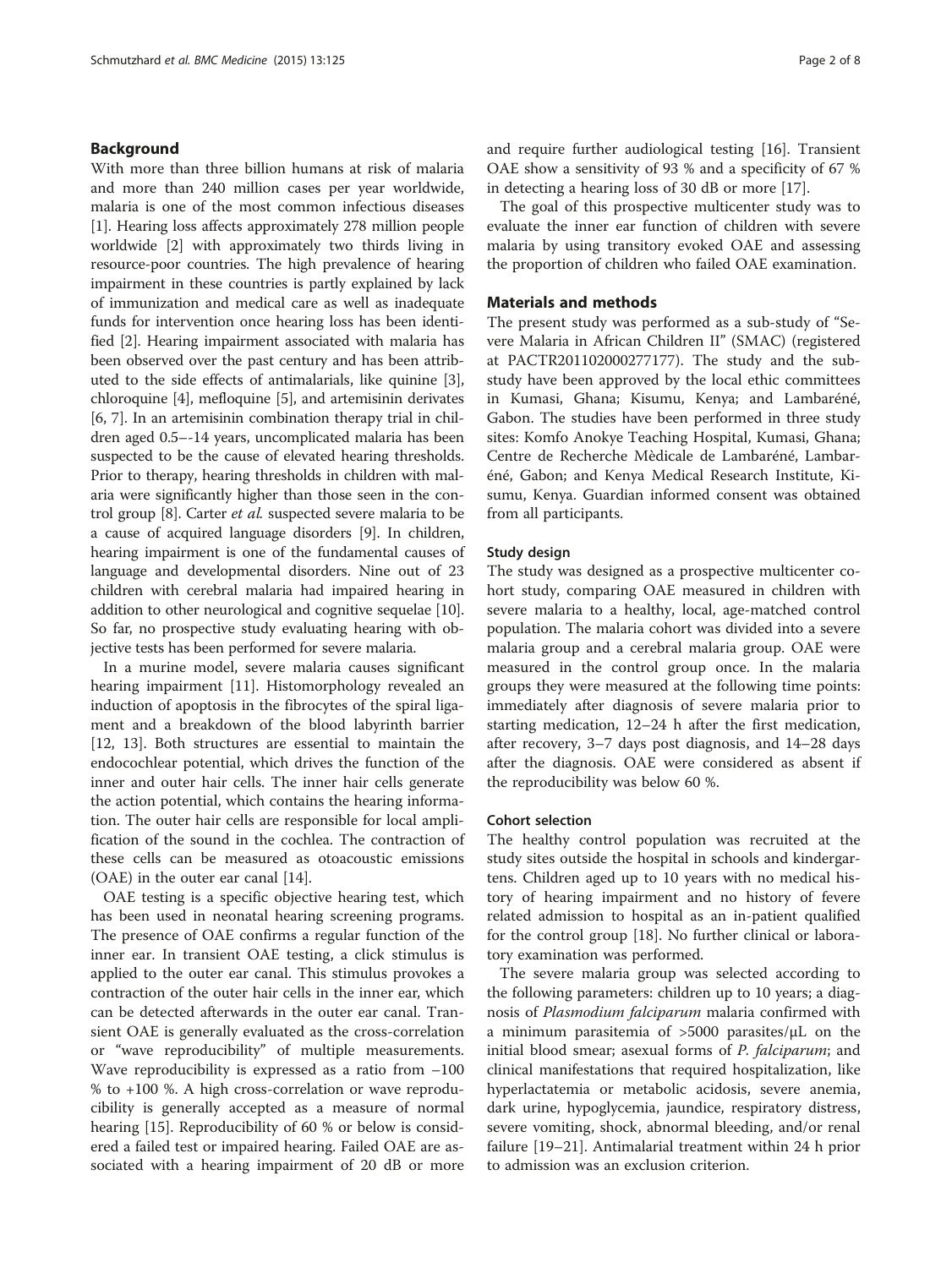Cerebral malaria was defined as severe malaria with neurological signs and symptoms like coma with a Blantyre Coma score of  $\leq$  2, repeated generalized seizures, focal neurological findings, or prostration [\[21](#page-6-0)]. Prostration was defined by the presence of one or more of the following symptoms: not being able to breastfeed, sit, stand, or walk depending on the age of the child [\[20](#page-6-0)]. Fundoscopy was not done.

For all groups, the ear inspection had to show a transparent tympanic membrane. Children with pathologic findings in the ear canal did not qualify. The baseline OAE testing was done immediately after confirmation of severe or cerebral malaria.

Further clinical and laboratory examinations were performed in the severe malaria and the cerebral malaria group at the time of inclusion in the study. On admission the vital signs—heart rate, temperature, respiratory rate—were documented. The following clinical and laboratory parameters were examined: respiratory distress, deep breathing, severe vomiting, prostration, coma, repeated generalized seizures, jaundice, parasitemia, hemoglobin, platelets, glucose, creatinine, alaninaminotransferase, bilirubin, glucose, hemoglobinuria.

# Malaria therapy

As part of the SMAC II study, all patients were treated with parenteral artesunate after the first baseline measurement. The total dose of artesunate was 12 mg/kg, given as five intramuscular injections of 2.4 mg/kg at 0, 12, 24, 48, and 72 h or as three injections of 4 mg/kg at 0, 24, and 48 h either intramuscularly or intravenously. Allocation to one of the three schedules was random. Upon discharge patients received a weight-adapted standard regimen of artemether and lumefantrine [\[22](#page-6-0)].

# Otoacoustic emissions measurement

The OAE measurements were performed at each study site by two operators. Transient OAE were measured using a Madsen Capella Otoacoustic emissions machine (Otometric, Taastup, Denmark). Both ears were measured five times and the best result was taken. If the reproducibility was below 60 % on one ear the OAE were considered absent. Each measurement consisted of 2080 repetitions. A broadband click ranging from 1 kHz to 4 kHz for 2 ms was used as a stimulus. The measurement was considered of a poor quality if the rejection rate exceeded more than 2000 sweeps. Therefore measurements were excluded with more than 2000 rejected sweeps. If the measurement at baseline did not work, the OAE testing was abandoned, and the treatment of the severely sick child immediately initiated. A second try was performed at the other measurement time points.

#### Statistical evaluation

Otoacoustic measurements with a reproducibility below 60 % on one ear or both ears were considered a fail. Demographic and clinical data were compared between groups depending on data type and distribution either by Student's t-test or Mann–Whitney U test for continuous variables and by chi-square test or Fisher's exact test for proportions as appropriate. The proportions of patients passing the OAE test were compared between groups (malaria vs control or the different treatment regimens respectively) by chi-square test. The study collective was categorized into severe non-cerebral malaria and cerebral malaria and statistically compared as described above. In order to identify prognostic factors for failing the OAE test at last follow-up, a univariate comparison of admission data was done between patients failing and patients passing on the last follow-up as described above. Variables with association at a significance level of  $p < 0.05$  in the univariate analysis were entered into a stepwise logistic regression model with conditional forward selection as the selection method and age and sex as mandatory variables. The statistical evaluation was done by IBM SPSS statistics 21 (New York, NY, USA).

# Results

# Overall results

For the malaria group, 144 patients were recruited and 108 children as controls. Not all patients could be recruited for every measurement, partly because of prior administration of the study medication (baseline, 53 patients), or the patient being absolutely uncooperative (12–24 h, 26 patients, 3–7 days, 20 patients; 14–28 days, 14 patients), or due to loss to follow-up (3–7 days, 12 patients; 14–28 days, 64 patients). No death was to be reported in the study population. The malaria group consisted of 67 female and 73 male patients (four were not documented), the sex distribution in the control group was 50 female and 56 male (two were not documented), with no significant difference in the sex distribution ( $p = 0.898$ ). The mean age in the malaria group was 3.43 years (SD 2.384) and in the control group 3.82 years (SD 2.506).

Detailed clinical data for the malaria groups are listed in Table [1.](#page-3-0) The overall proportion of passes in the control group was 92.6 %. At the baseline measurement only 58 % (p < 0.001, 95 % confidence interval (CI), 48.4–67.9 %) of all malaria patients passed the OAE testing. The results of the OAE are listed in Fig. [1.](#page-4-0) At 12–24 h after prior medication, the overall passing percentage increased to 61 % (95 % CI, 52–69.3 %) with  $p < 0.001$ compared to the control group (Fig. [1](#page-4-0)). At the third measurement time point, 3–7 days after primary medication, the passing percentage was 59.8 % (95 % CI,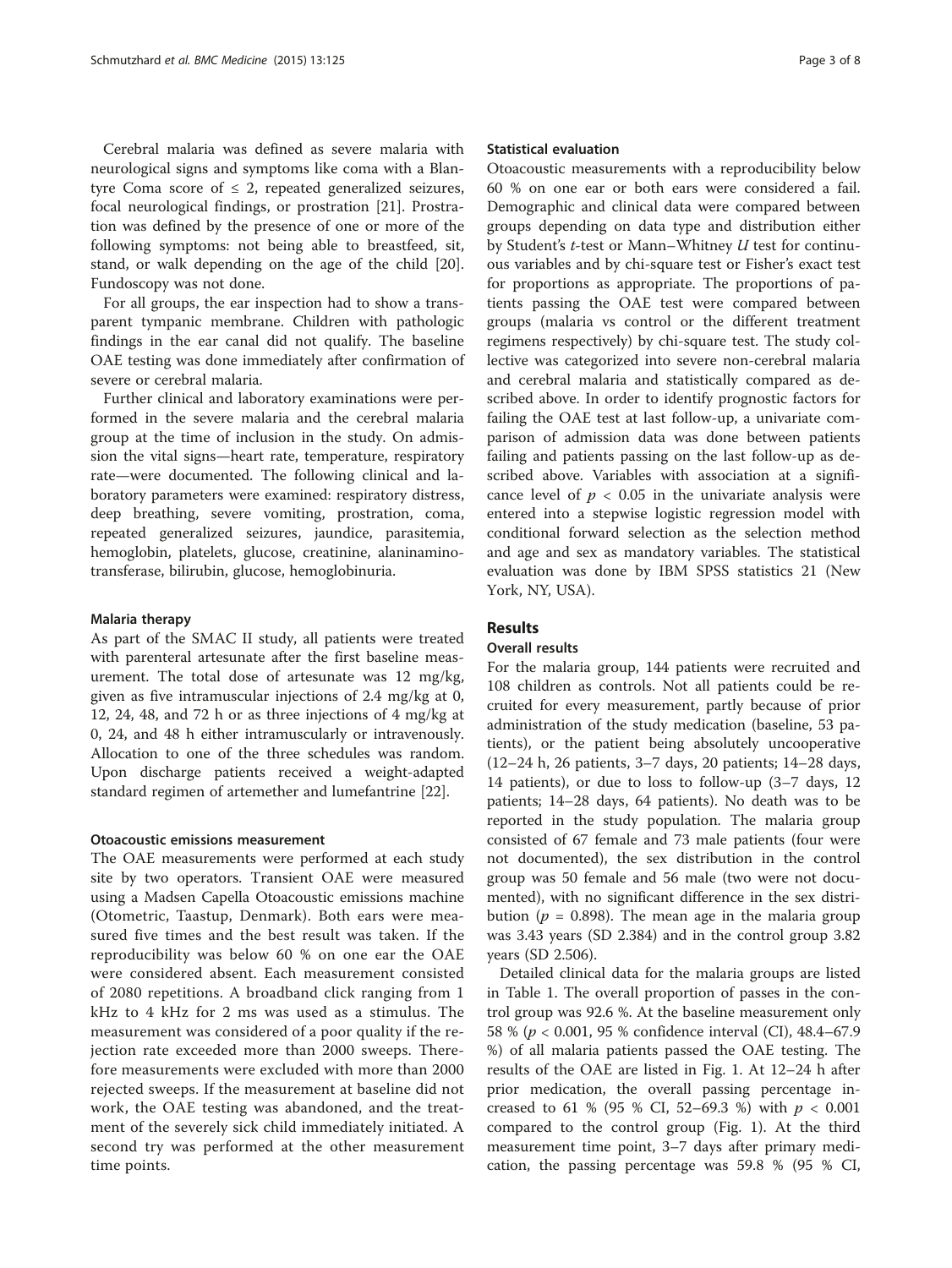<span id="page-3-0"></span>

|                               | Parameter units        | Severe malaria |                         | Cerebral malaria |                         | $p$ -value      |                                    |
|-------------------------------|------------------------|----------------|-------------------------|------------------|-------------------------|-----------------|------------------------------------|
|                               |                        | Result         | Mean (SD)               | Result           | Mean (SD)               |                 | Severe malaria vs cerebral malaria |
| Parasitemia                   | Parasites/µl           | 114            | 97,111 (1,271,985)      | 24               | 139,743 (683,264)       | NS <sup>d</sup> |                                    |
| Pulse                         | /min                   | 120            | 126 (22)                | 24               | 132 (21)                | NS <sup>c</sup> |                                    |
| Temperature                   | Celsius                | 120            | 38.3 (1.24)             | 24               | 37.9 (1.17)             | NS <sup>c</sup> |                                    |
| Respiratory rate              | /min                   | 120            | 37.1 (11.5)             | 24               | 42.9 (12.3)             |                 | 0.027 <sup>c</sup>                 |
| Hemoglobin                    | q/dl                   | 119            | 8.7(2.3)                | 24               | 8.3(2.7)                | NS <sup>c</sup> |                                    |
| Platelets                     | 1000/ µl               | 119            | 109.310 (94.924)        | 24               | 67.458 (50.113)         |                 | $0.016^{d}$                        |
| White blood cells             | $1000 / \mu$           | 119            | 9.7(6.7)                | 24               | 10.2(4.1)               | NS <sup>d</sup> |                                    |
| Glucose                       | mmol/l                 | 98             | 5.169 (2.342)           | 20               | 4.895 (2.521)           | NS <sup>c</sup> |                                    |
| Creatinine                    | g/                     | 96             | 23.5 (91) <sup>b</sup>  | 18               | 31.5 (568) <sup>b</sup> | NS <sup>d</sup> |                                    |
| Bilirubin                     | q/                     | 99             | 27.5 (184) <sup>b</sup> | 21               | 29 $(77)^{b}$           | NS <sup>d</sup> |                                    |
| ALT                           | U/                     | 101            | 32.2 (33.4)             | 20               | 34.9 (26.9)             | NS <sup>d</sup> |                                    |
| Hemoglobinuria                | % of included patients | 119            | 1.7 %                   | 24               | 4.2 %                   | NS <sup>e</sup> |                                    |
| Respiratory distress          | % of included patients | 119            | 4.2 %                   | 24               | 12.5 %                  | NS <sup>f</sup> |                                    |
| Deep breathing                | % of included patients | 120            | 1.7 %                   | 24               | $0\%$                   | NS <sup>f</sup> |                                    |
| Severe vomiting               | % of included patients | 119            | 2.5 %                   | 24               | 4.2 %                   | NS <sup>f</sup> |                                    |
| Prostration                   | % of included patients | 119            | 16.8 %                  | 24               | 54.2 %                  |                 | 0.000 <sup>f</sup>                 |
| Coma                          | % of included patients | 119            | 0%                      | 24               | 37.5 %                  |                 | 0.000 <sup>f</sup>                 |
| Repeated generalized seizures | % of included patients | 119            | 0%                      | 24               | 50 %                    |                 | 0.000 <sup>f</sup>                 |
| Jaundice                      | % of included patients | 119            | 4.2 %                   | 24               | 12.5 %                  | NS <sup>f</sup> |                                    |
| Severe anemia                 | % of included patients | 119            | 10.1 %                  | 24               | 20.8 %                  | NS <sup>e</sup> |                                    |
| Hypoglycemia                  | % of included patients | 119            | 2.5 %                   | 24               | 8.3 %                   |                 | 0.03 <sup>e</sup>                  |

The results of the evaluated clinical data are listed for patients with severe malaria and with cerebral malaria

Mean and standard deviation are given for continuous variables; comparison between groups has been performed by the indicated tests. NS, not significant <sup>a</sup> Geometric mean (range); <sup>b</sup>median (range); <sup>c</sup>Students *t-*test; <sup>d</sup>Mann–Whitney *U* test; <sup>e</sup>chi-square test; <sup>f</sup>Fisher's exact test

50.6–68.4 %;  $p < 0.001$ ; Fig. [1\)](#page-4-0). At the last measurement, 14 to 28 days after inclusion to the study, the average proportion passing was 65.2 % (95 % CI, 53.1–75.5 %) in the malaria group, showing a statistically significant difference at  $p < 0.001$  to the healthy control group. No statistical difference of the OAE could be detected between the three different artemether and lumefantrine therapy regimes.

There was no difference in baseline OAE pass rate between the severe malaria without neurological symptoms group and the cerebral malaria group (severe malaria 58 %, 95 % CI, 47.2–68.2 %; cerebral malaria 61.5 %, 95 % CI, 35.5–82.3 %). Within 12 to 24 h, the passing percentage dropped slightly in the cerebral malaria group to 52.9 % (95 % CI, 31–73.8 %) in contrast to a slightly improved passing percentage of 62.4 % (95 % CI, 52.6–71.2 %) in the severe malaria population. The gap further increased at the 3–7 day measurement to a statistical significant value (severe malaria 64.9 %, 95 % CI, 54.8–73.8 %; cerebral malaria 33.3 %, 95 % CI 16.3–56.3 %; p = 0.012). A further significant difference was observed at the follow-up 14–28 days after inclusion (severe malaria 72.9 %, 95 % CI, 59–83.4 %; cerebral malaria 44 %, 95 % CI, 24.6–66.3 %) (Fig. [1\)](#page-4-0).

# Prognostic factors for hearing impairment on last follow-up

To identify prognostic factors for hearing impairment at the last follow-up, important demographic, clinical, and laboratory variables were compared between patients passing or failing the last OAE measurement. Reticulocyte count, height, respiratory distress, repeated generalized seizures, and severity group (severe malaria vs cerebral malaria) were associated with hearing impairment at last follow-up. These variables were entered into a stepwise binary logistic regression model with age and sex as mandatory predictors. In this model the significant predictors associated with hearing impairment were age and the malaria severity group. Younger children had a significantly higher risk of hearing impairment (Table [2](#page-4-0)). Children with cerebral malaria had a 5.09-fold (95 % CI, 1.25–20.77) increased risk for hearing impairment compared to children with severe non-cerebral malaria (Table [2](#page-4-0)).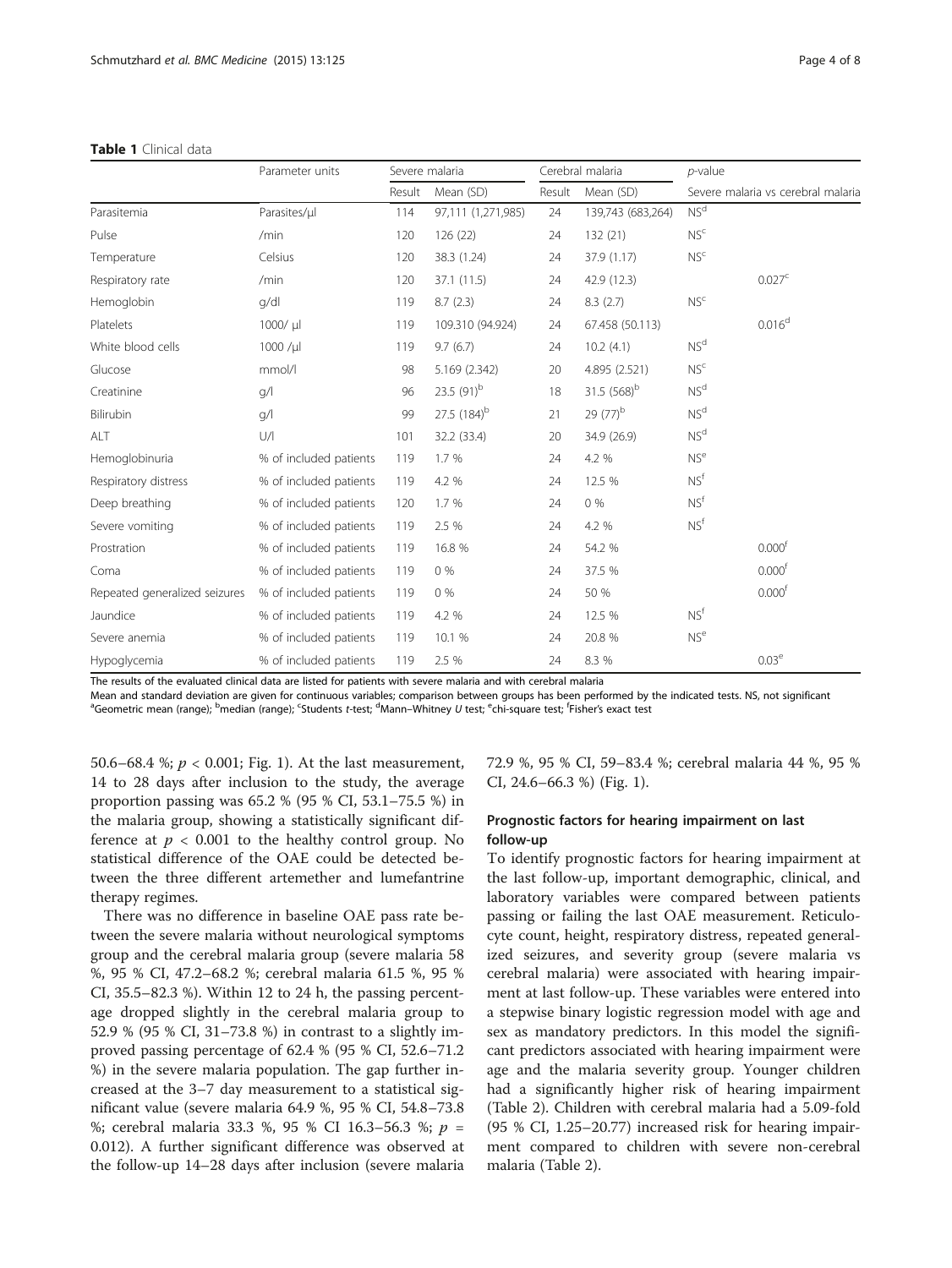<span id="page-4-0"></span>

# **Discussion**

The present study shows that severe non-cerebral and cerebral malaria [[23\]](#page-7-0) may lead to a significant impairment of the inner ear function in the acute stage of the disease. Through the course of the disease the OAE improved in the severe malaria group, whereas there was further impairment of the OAE in the cerebral malaria group.

The control group was recruited outside the hospital with no admission to hospital as an in-patient for fever. Hospitalization for fever had been shown to be associated with significant hearing impairment in sub-Saharan

|  |  |  | Table 2 Binary logistic regression model |  |
|--|--|--|------------------------------------------|--|
|--|--|--|------------------------------------------|--|

|                  | Significance | Odd's ratio | Confidence interval |       |
|------------------|--------------|-------------|---------------------|-------|
|                  |              |             | Lower               | Upper |
| Male sex         | 0.302        | 2.001       | 0.536               | 7.466 |
| Age              | 0.014        | 0.728       | 0.566               | 0.938 |
| Cerebral malaria | 0.023        | 5.089       | 1 247               | 20771 |

The results of the stepwise binary logistic regression model are shown, with hearing impairment at the last follow-up as the outcome variable

Africa [[18](#page-6-0)]. The malaria group and the control group were well balanced, showing no significant differences for age and sex.

In the control group 92.6 % of the evaluated children passed the otoacoustic testing, indicating a functioning inner ear. An evaluation of preschool children performed in the US showed a similar passing percentage of 91 % in a group comparable for age and sex [[24\]](#page-7-0).

In the malaria group the evaluated passing percentage started at 58.5 % at the baseline measurement and increased to 65.2 % at the follow-up 14–28 days after diagnosis, showing highly significant differences. This finding indicates that severe malaria affects the inner ear in 40 % of cases. Transient OAE are absent at a cochlea with hearing loss of 20 dB or more [\[16](#page-6-0)]. Similar threshold shifts have recently been reported in uncomplicated malaria by Adjei et al. [\[8\]](#page-6-0). Interestingly, the percentage of failures increased through the course of the disease in the cerebral malaria group and decreased in the severe non-cerebral malaria group, showing significant differences at day 3–7 and day 14–28, suggesting that cerebral malaria is more likely to influence cochlear function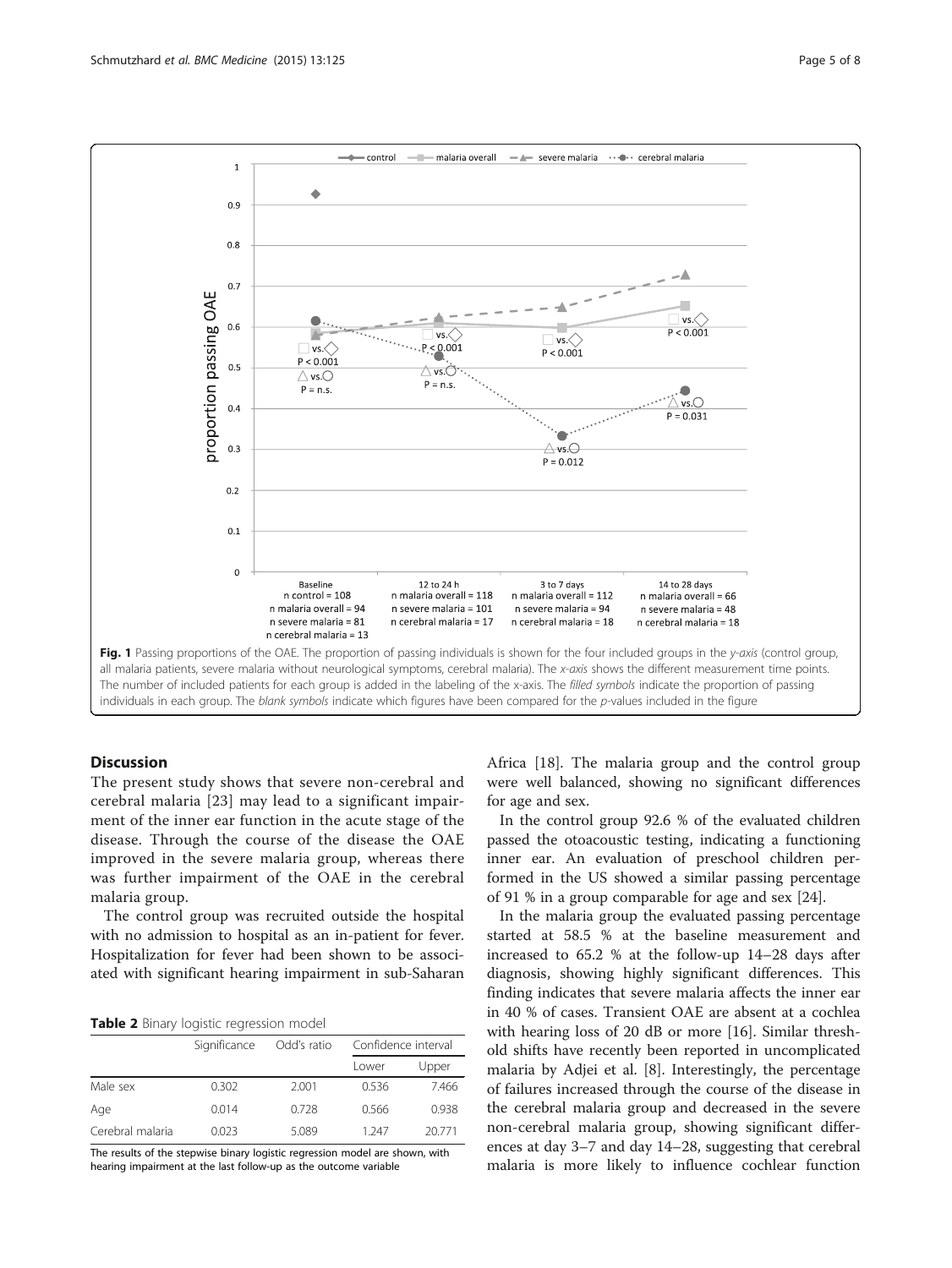than severe malaria. The stepwise binary logistic regression model further supported this observation. Children with cerebral malaria showed a 5.09-fold higher risk of OAE failure than children with severe non-cerebral malaria. This observation is supported by a murine malaria study, which showed higher threshold shifts in the cerebral malaria mice and lower threshold shifts in animals with no neurologic symptoms [\[11\]](#page-6-0).

Cerebral malaria is known to influence the blood– brain barrier [\[25\]](#page-7-0). Similar disturbance of the blood labyrinth barrier has been observed in an animal model of cerebral malaria [\[12](#page-6-0)]. These pathologic alterations can possibly explain the observed course of the transient OAE. Furthermore, the stepwise binary regression model revealed age as a significant factor for hearing loss. Younger children were more likely to fail transient OAE. This observation can be linked to the fact that young age is a known risk factor for hyperparasitemia with an increased risk of progression to cerebral malaria [\[26](#page-7-0)]. Artemisinin ototoxicity has been discussed in various studies with divergent interpretation [\[7](#page-6-0)]. Toovey et al. examined the hearing of 150 construction workers with malaria in Mozambique, who were treated with artemisinin-based combination therapies (ACTs). The control group were healthy people without malaria and no ACT treatment. The conclusion of this study was that ACT leads to hearing impairment [\[27](#page-7-0)]. Hutagalung et al. performed a comparable study using a malariaexposed population as control. This study did not reveal any hearing impairment [[28](#page-7-0)]. At the time, their data was interpreted without the knowledge that malaria itself leads to hearing impairment in animal models [\[11](#page-6-0)]. Our results suggest that artemisinin does not influence inner ear function in patients with severe malaria, because the recorded otoacoustic impairment was present prior to the first treatment and did gradually improve. Furthermore, the therapy regimes of artemether and lumefantrine were not associated with the otoacoustic emission results. An ototoxic effect of artemisinin would have resulted in a further decrease of the passing percentage.

The statistical evaluation showed a significant association with hearing loss of the following parameters: reticulocyte count, respiratory distress, height, and repeated generalized seizures. Patients with a high count of reticulocytes showed less inner ear impairment than patients with a low count of reticulocytes. This can be explained by the fact that the "anemic malaria" results in an increased count of reticulocytes, but is less likely associated with hearing impairment [[12](#page-6-0)]. This interpretation can also be used for the association of respiratory distress as a result of severe anemia and hearing loss. Respiratory distress is correlated with passing the OAE testing. Height is another factor associated with otologic impairment. Smaller children have an increased risk of hearing loss than taller children. On the one hand this can be linked to the fact that age is a risk factor to develop inner ear impairment, and on the other hand the height effect can be correlated with the nutrition status of the children. A poor nutrition status has been associated with a poor outcome in infectious diseases [[29\]](#page-7-0).

A limitation of the study appears to be the lack of tympanometry as an objective evaluation method of the outer ear canal and the middle ear. Lee et al. compared pneumatic otoscopy and tympanometry as tools to diagnose otitis media with effusions. With a sensitivity of 97.2 % otoscopy was superior to tympanometry, which had 87.5 % sensitivity. The gold standard to diagnose otitis media with effusions would be otomicroscopy with a sensitivity of 100 %. Ear microscopy was not available in the study setting. Therefore the better method of the remaining two was used [\[30\]](#page-7-0). OAE testing is an objective method to evaluate inner ear function. With a sensitivity of 93 % and a specificity of 67 %, detecting a hearing loss of 30 dB or more is very likely; nevertheless, false positive and false negative results cannot be excluded [\[17](#page-6-0)]. Using the identical operators and OAE machine to recruit the control group and the malaria groups suggests an equal failure rate in both groups, thus not influencing the study result. A possible limitation arises from the control group. Healthy children were recruited at the three study sites outside the hospital. A medical history of hearing problems and of hospital admission due to fever, which could be linked to hearing impairment [[18](#page-6-0)], were exclusion criteria for the control group. However, OAE testing in a comparable setting in the US showed an identical passing percentage [[24\]](#page-7-0). A further possible bias was the loss to follow-up of 78 patients, which is more than 50 %. Interestingly, all patients with cerebral malaria patients were included in the last follow-up examination, whereas only 48 patients of the severe malaria group showed up for the last examination. Assuming that individuals in good conditions are more likely to miss a physician appointment, this could be a bias. Nevertheless with all patients with cerebral malaria included, this possible limitation does not account for the cerebral malaria group. A further limitation of the study is the comparably short follow-up period of only 28 days: a long-time effect on the function of the inner ear cannot be reported. Additionally, a further audiologic evaluation of the patients with failed OAE would be necessary to provide final objective evidence of the resulting functional impairment. More studies will be necessary, including a longer follow-up period and additional audiologic evaluations, like auditory evoked brainstem responses. Another limitation of the study is that not all patients could be included at the baseline measurement. When dealing with children who were potentially fatally ill, the primary therapy was not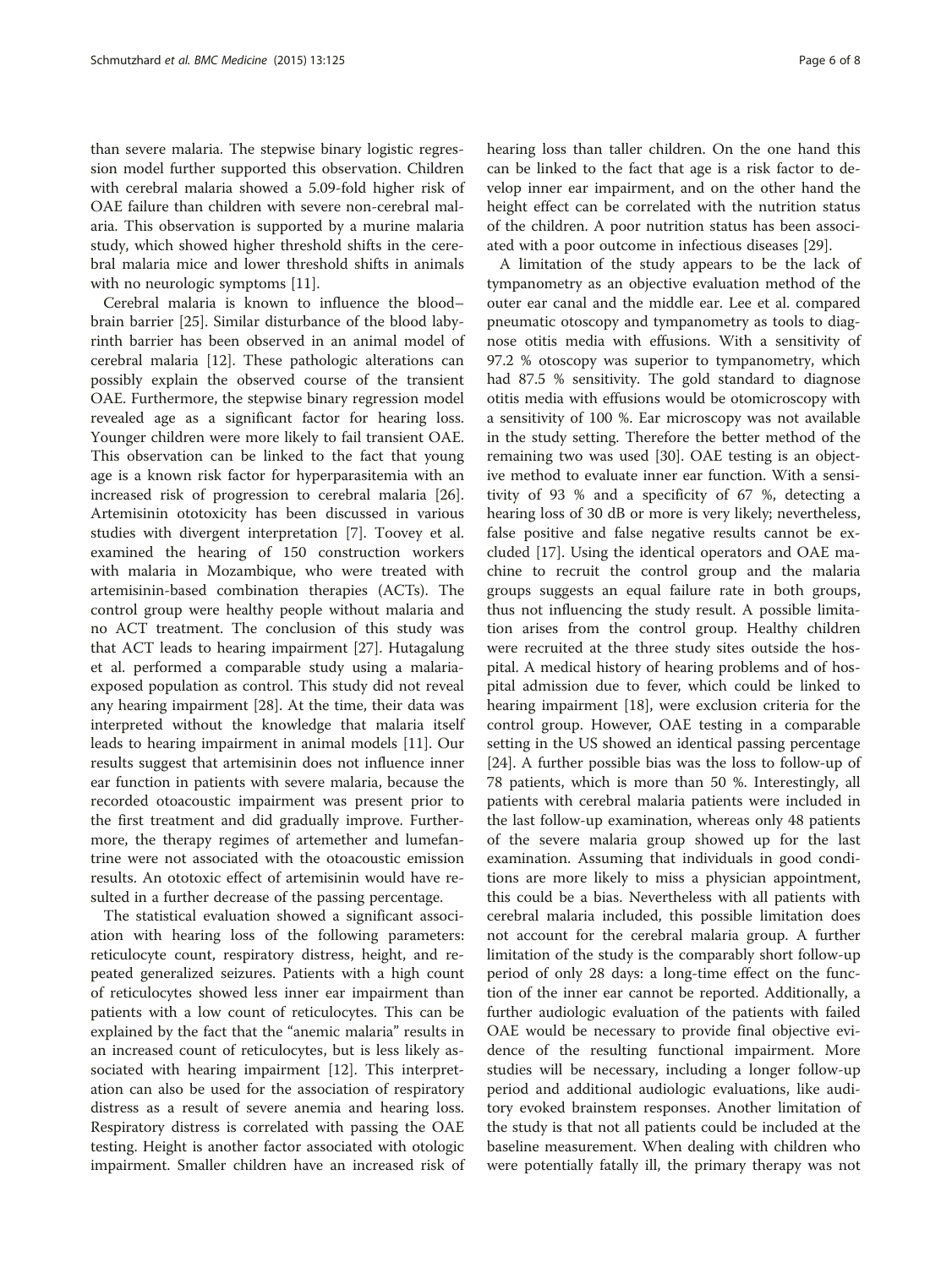<span id="page-6-0"></span>delayed if the OAE team was not ready (e.g. late night admissions). Therefore, quite a number of patients missed the first measurement.

The fundamental pathologic cause of malaria-induced hearing loss is not fully understood. Severe malaria animal models have detected induction of apoptosis in the fibrocytes of the spiral ligament [12], in which the blood labyrinth barrier is positioned. Evans blue staining of the "malaria infected cochlea" has shown a breakdown of the blood labyrinth barrier, influencing the electrolyte circulation of the cochlea [12]. The fact that cerebral malaria is more likely to cause failure of OAE might be explained by the elevated intracranial pressure associated with cerebral malaria [[31\]](#page-7-0). Elevated pressure to the cochlea, originating from the intracranial space has been suspected to cause cochlea damage [\[32](#page-7-0)]. Vice versa, the release of intracranial pressure has been associated with an improvement of the OAE [[33](#page-7-0)]. Further in vivo animal studies are required.

# Conclusion

The present data show that severe malaria and cerebral malaria lead to a cochlea malfunction of 20 dB or more in > 40 % of patients. With 240 million cases per year, only a small percentage of individuals with persistent hearing impairment still results in a huge number of disabled individuals, with enormous developmental and socioeconomic impact [[34\]](#page-7-0). These data should increase awareness that malaria may lead to hearing impairment in children. Hearing screening should become a standard examination after malaria infection in children.

#### Abbreviations

ACT: Artemisinin combination therapy; OAE: Otoacoustic emissions; SMAC: Severe Malaria in African Children.

#### Competing interests

The authors declare that they have no competing interests.

#### Authors' contributions

JS drafted the manuscript, analyzed the measurements, and contributed to the concept and design of the study. HVH, FCA, VM, JK, SB, LO, RH AO, BO, TA, DA, AAA, and SI made substantial contributions to the acquisition of data. PL, NF, and LP performed the analysis and interpretation of the data. PZ, SK, and BM revised the manuscript critically. ES and PK made substantial contributions to the concept and design of the study, and critically revised the manuscript. The final manuscript has been read and approved by all authors.

#### Acknowledgement

The project was funded by the Medical University of Innsbruck. The purchase of the otoacoustic emission machines was supported by the Company Otometric, Taastup, Denmark and MedEL, Innsbruck, Austria. The local infrastructure was provided by the SMAC II study group.

#### Author details

<sup>1</sup>Department of Otorhinolaryngology, Medical University Innsbruck, Anichstrasse 35, A-6020 Innsbruck, Austria. <sup>2</sup>Department of Neurology, NICU, Medical University Innsbruck, Innsbruck, Austria. <sup>3</sup>Center for Clinical Research, Kenya Medical Research Institute, Kisumu, Kenya. <sup>4</sup>Komfo Anokye Teaching Hospita & Kwame Nkrumah University of Science and Technology, Kumasi, Ghana. <sup>5</sup>Centre de Recherches Médicales de Lambaréné, Albert Schweitzer

# Received: 7 December 2014 Accepted: 13 May 2015 Published online: 28 May 2015

#### References

- 1. WHO Expert Committee on Malaria. World Health Organization technical report series 2000, 892:i-v, 1–74.
- 2. Tucci D, Merson MH, Wilson BS. A summary of the literature on global hearing impairment: current status and priorities for action. Otol Neurotol. 2010;31:31–41.
- 3. Claessen FA, van Boxtel CJ, Perenboom RM, Tange RA, Wetsteijn JC, Kager PA. Quinine pharmacokinetics: ototoxic and cardiotoxic effects in healthy Caucasian subjects and in patients with falciparum malaria. Trop Med Int Health. 1998;3:482–9.
- 4. Mukherjee DK. Chloroquine ototoxicity–a reversible phenomenon? J Laryngol Otol. 1979;93:809–15.
- 5. Wise M, Toovey S. Reversible hearing loss in temporal association with chemoprophylactic mefloquine use. Travel Med Infect Dis. 2007;5:385–8.
- 6. Brewer TG, Peggins JO, Grate SJ, Petras JM, Levine BS, Weina PJ, et al. Neurotoxicity in animals due to arteether and artemether. Trans R Soc Trop Med Hyg. 1994;88:S33–6.
- 7. Ramos-Martin V, Gonzalez-Martinez C, Mackenzie I, Schmutzhard J, Pace C, Lalloo DG, et al. Neuroauditory toxicity of artemisinin combination therapies-have safety concerns been addressed? Am J Trop Med Hyg. 2014;91:62–73.
- 8. Adjei GO, Goka BQ, Kitcher E, Rodrigues OP, Badoe E, Kurtzhals JA. Reversible audiometric threshold changes in children with uncomplicated malaria. J Trop Med. 2013;2013:360540.
- 9. Carter JA, Lees JA, Gona JK, Murira G, Rimba K, Neville BG, et al. Severe falciparum malaria and acquired childhood language disorder. Dev Med Child Neurol. 2006;48:51–7.
- 10. Idro R, Kakooza-Mwesige A, Balyejjussa S, Mirembe G, Mugasha C, Tugumisirize J, et al. Severe neurological sequelae and behaviour problems after cerebral malaria in Ugandan children. BMC Res Notes. 2010;3:104.
- 11. Schmutzhard J, Kositz CH, Lackner P, Dietmann A, Fischer M, Glueckert R, et al. Murine malaria is associated with significant hearing impairment. Malar J. 2010;9:159.
- 12. Schmutzhard J, Kositz CH, Glueckert R, Schmutzhard E, Schrott-Fischer A, Lackner P. Apoptosis of the fibrocytes type 1 in the spiral ligament and blood labyrinth barrier disturbance cause hearing impairment in murine cerebral malaria. Malar J. 2012;11:30.
- 13. Schmutzhard J, Kositz CH, Lackner P, Pritz C, Glueckert R, Fischer M, et al. Murine cerebral malaria: histopathology and ICAM 1 immunohistochemistry of the inner ear. Trop Med Int Health. 2011;16:914–22.
- 14. Brownell WE, Bader CR, Bertrand D, de Ribaupierre Y. Evoked mechanical responses of isolated cochlear outer hair cells. Science. 1985;227:194–6.
- 15. Engdahl B, Tambs K, Hoffman HJ. Otoacoustic emissions, pure-tone audiometry, and self-reported hearing. Int J Audiol. 2013;52:74–82.
- 16. Janssen T. A review of the effectiveness of otoacoustic emissions for evaluating hearing status after newborn screening. Otol Neurotol. 2013;34:1058–63.
- 17. Proschel U, Eysholdt U. Specificity and sensitivity of transient click-evoked otoacoustic emissions (TEOAE). Laryngorhinootologie. 1995;74:481–8.
- 18. Freeland A, Jones J, Mohammed NK. Sensorineural deafness in Tanzanian children–is ototoxicity a significant cause? A pilot study. Int J Pediatr Otorhinolaryngol. 2010;74:516–9.
- 19. Taylor T, Olola C, Valim C, Agbenyega T, Kremsner P, Krishna S, et al. Standardized data collection for multi-center clinical studies of severe malaria in African children: establishing the SMAC network. Trans R Soc Trop Med Hyg. 2006;100:615–22.
- 20. Helbok R, Kendjo E, Issifou S, Lackner P, Newton CR, Kombila M, et al. The Lambarene Organ Dysfunction Score (LODS) is a simple clinical predictor of fatal malaria in African children. J Infect Dis. 2009;200:1834–41.
- 21. Severe falciparum malaria. World Health Organization, Communicable Diseases Cluster. Trans R Soc Trop Med Hyg 2000, 94 Suppl 1:S1–90.
- 22. Rolling T, Agbenyega T, Issifou S, Adegnika AA, Sylverken J, Spahlinger D, et al. Delayed hemolysis after treatment with parenteral artesunate in